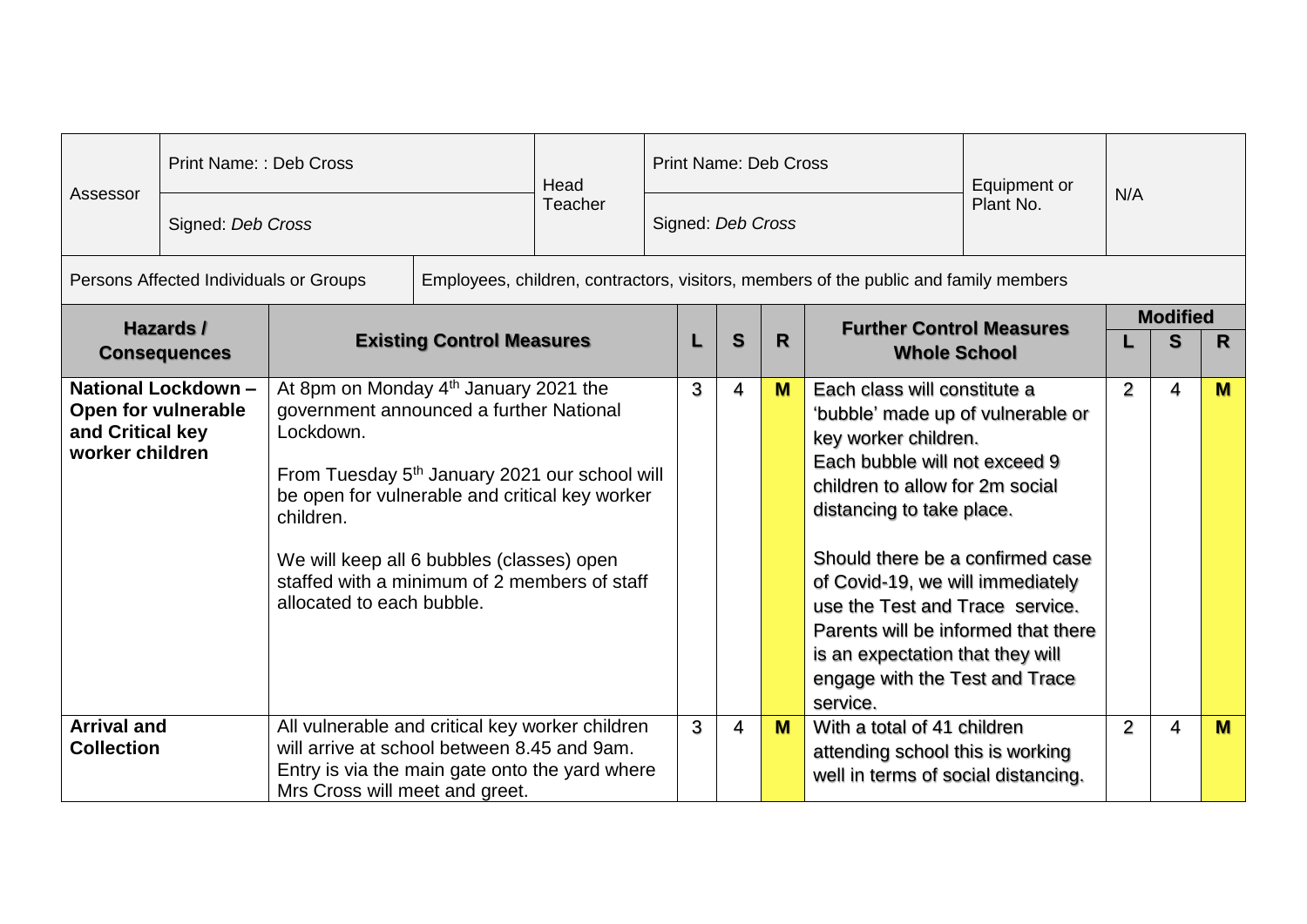| <b>Playtimes</b>          | Children should be collected from the school<br>yard between 3pm and 3.15pm.<br>All parents MUST wear a face covering when<br>on school premises.<br>All parents must follow the one-way system.<br>To minimise contact between bubbles each<br>bubble will have staggered playtimes on their<br>own allocated area of the yard/field.                                                                                                                                                                                                                        | 3 | 4 | M | There will be two members of staff<br>on yard duty at all times.                                                                                                                                                                                                                                                            | $\overline{2}$ | 4 | <b>M</b> |
|---------------------------|---------------------------------------------------------------------------------------------------------------------------------------------------------------------------------------------------------------------------------------------------------------------------------------------------------------------------------------------------------------------------------------------------------------------------------------------------------------------------------------------------------------------------------------------------------------|---|---|---|-----------------------------------------------------------------------------------------------------------------------------------------------------------------------------------------------------------------------------------------------------------------------------------------------------------------------------|----------------|---|----------|
| Lunchtime                 | With only 41 children attending school, we<br>have been able to condense the staggered<br>lunchtimes as follows:<br>$11.50 - 12.50 - Class 5, 3 & 2$<br>$12.15 - 1.15 - Class 1, 4$ and EYFS<br>Due to the reduced staggering of lunchtimes,<br>there are now more staff in the newly allocated<br>staff room. Furniture has been rearranged to<br>ensure social distancing and all staff have been<br>asked to observe social distancing. There is<br>also enhanced cleaning of tables and chair in<br>the staff room at the end of the lunchtime<br>period. | 3 | 4 | M | Our hall is sectioned into zones<br>and each bubble has their own<br>allocated zone for Breakfast Club,<br>Lunch and After School Clubs.<br>School kitchens are fully<br>operational but must comply with<br>the "Guidance for food businesses<br>on Coronavirus (COVID 19)".<br>This has been confirmed by<br>Taylor Shaw. | 2              | 4 | <b>M</b> |
| <b>Breakfast Club</b>     | We will offer Breakfast Club from 8am till 9am<br>each morning.                                                                                                                                                                                                                                                                                                                                                                                                                                                                                               | 3 | 4 | M | Each child will remain in their own<br>bubble zone in the hall and will<br>use their own allocated toilets for<br>handwashing etc upon arrival.                                                                                                                                                                             | $\overline{2}$ | 4 | <b>M</b> |
| <b>After School Clubs</b> | We will continue to offer after school provision<br>for vulnerable children and children of critical                                                                                                                                                                                                                                                                                                                                                                                                                                                          | 3 | 4 | M | Children to remain within their<br>allocated bubble zone and use                                                                                                                                                                                                                                                            | $\overline{2}$ | 4 | M        |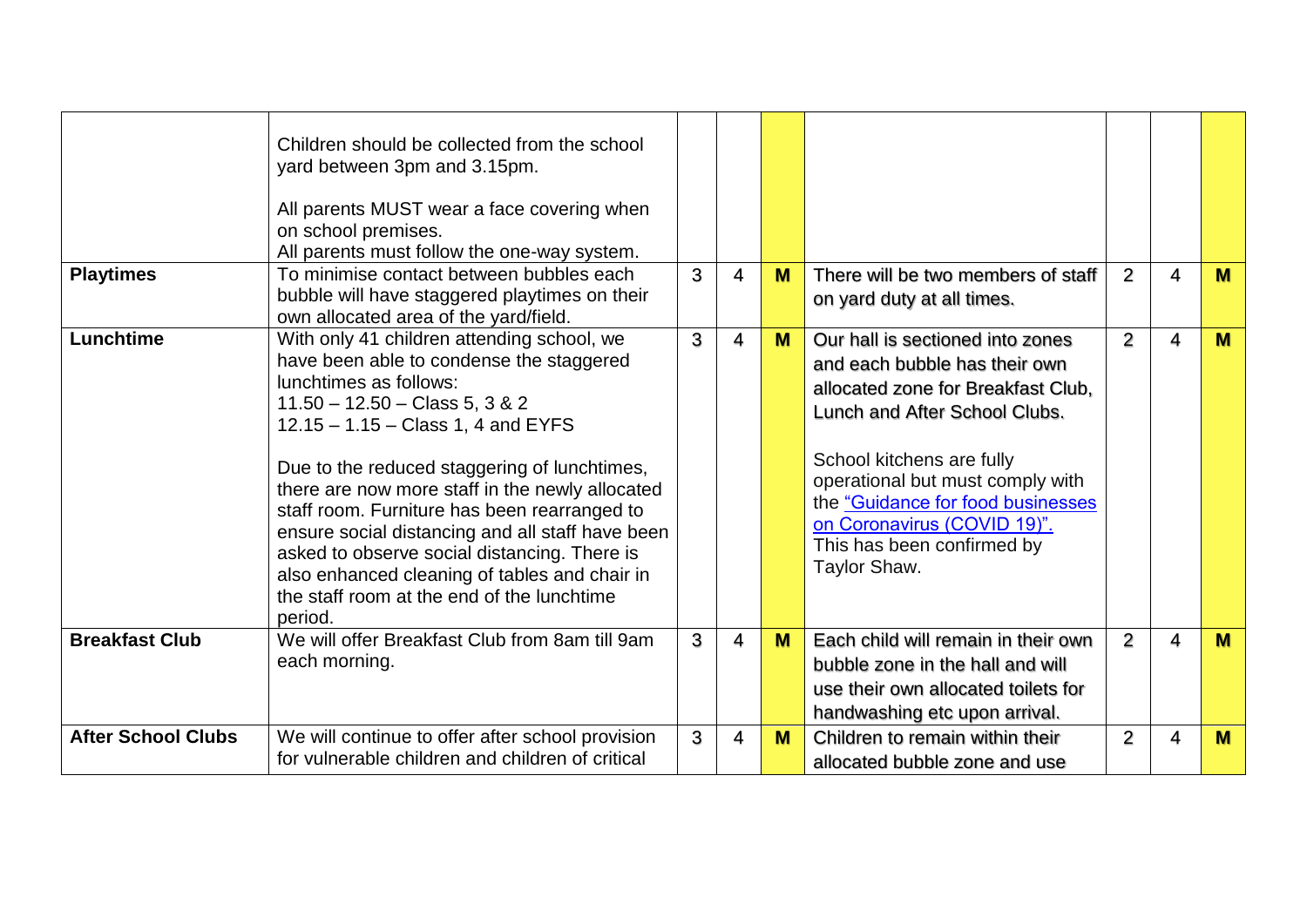|                      | key workers. After school clubs will take place<br>in hall and will be staffed on a rota basis.                                                                                                                                                                                                                                                                                                                                                                                                                                                                                                                                     |              |   |   | their own toilets for handwashing<br>prior to going home.                                                                                                                                                                                        |                |   |          |
|----------------------|-------------------------------------------------------------------------------------------------------------------------------------------------------------------------------------------------------------------------------------------------------------------------------------------------------------------------------------------------------------------------------------------------------------------------------------------------------------------------------------------------------------------------------------------------------------------------------------------------------------------------------------|--------------|---|---|--------------------------------------------------------------------------------------------------------------------------------------------------------------------------------------------------------------------------------------------------|----------------|---|----------|
| Handwashing          | All children and staff should wash their hands<br>upon arrival.<br>Hand sanitiser is available in every classroom<br>for children to use when coming in from<br>outdoor play.<br>All children and staff should wash their hands<br>prior to leaving the school building.                                                                                                                                                                                                                                                                                                                                                            | 3            | 4 | M | Children are identified who cannot<br>use hand sanitiser due to<br>reactions and they will hand wash<br>instead.<br>All staff have been provided with a<br>quality hand sanitiser which<br>contain moisturiser to ensure<br>protection of hands. | 2              | 4 | M        |
| <b>PPE</b> equipment | Staff have been informed that they can choose<br>to wear a clear face shield in school if they<br>wish to do so. These are available from the<br>school's supply of PPE.<br>Staff working with a vulnerable child who is an<br>identified risk and has his own Risk<br>Assessment are required to wear full PPE<br>including apron, gloves and face shield with a<br>face mask as an additional extra.<br>Admin staff working in the school office are<br>advised to wear a clear face shield when<br>answering the door or dealing with visitors.<br>Staff are advised to maintain social distancing<br>when in the school office. | 3            | 4 | M | Child EO has his own risk<br>assessment.<br>DW has her own Risk<br>Assessment as a Critically<br>vulnerable worker.                                                                                                                              | $\overline{2}$ | 4 | <b>M</b> |
| <b>Clothing</b>      | Children attending school are required to wear<br>a school uniform but can wear a hoodie or<br>fleece over the top when weather is cold.                                                                                                                                                                                                                                                                                                                                                                                                                                                                                            | $\mathbf{1}$ | 4 | L | Letter on website advising parents<br>11.1.21                                                                                                                                                                                                    | 1              | 4 |          |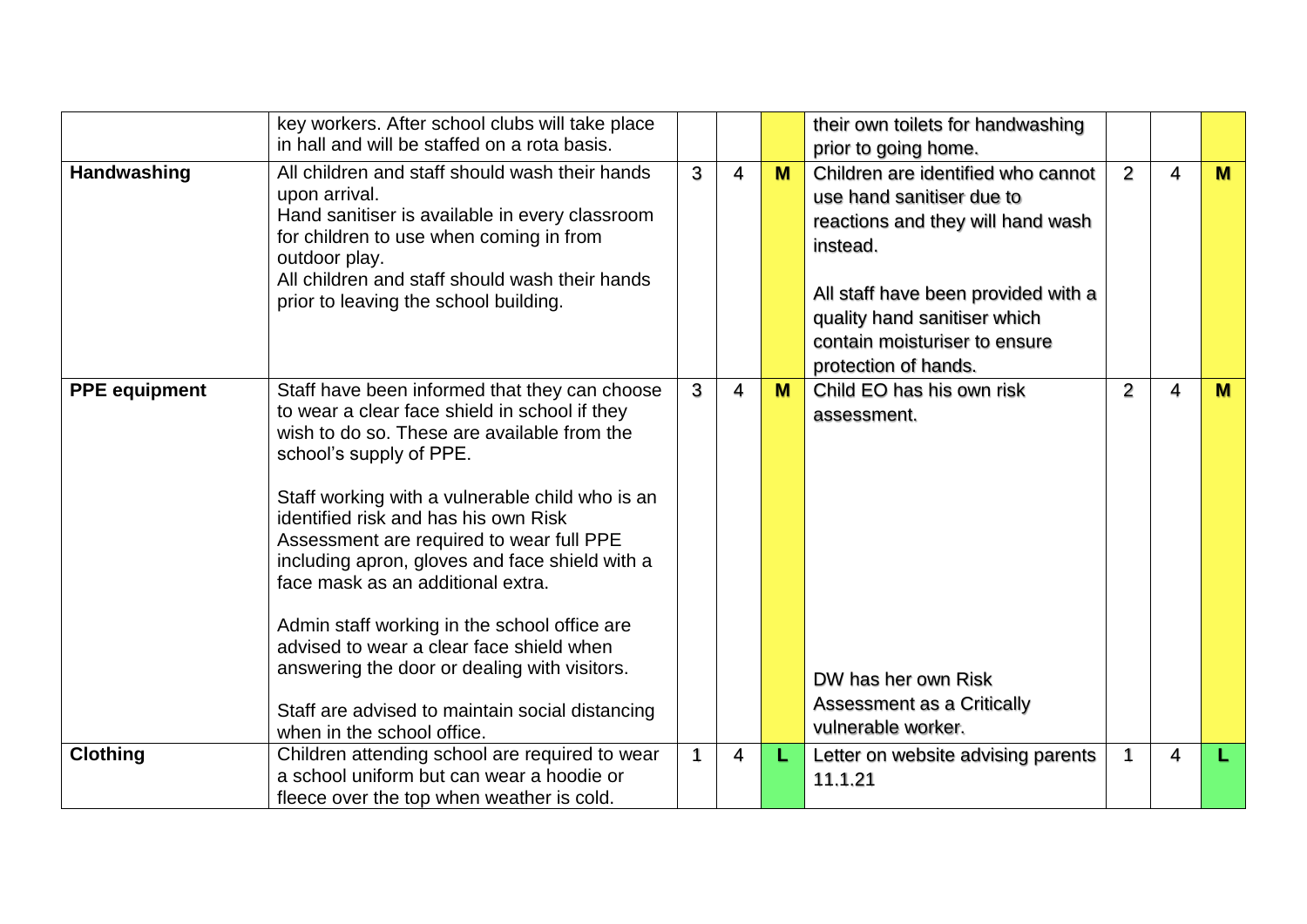|                                                                                              | Staff to continue to dress for work as normal.                                                                                                                                               |                |   |     |                                                                                                                                                                                                                                   |                |   |   |
|----------------------------------------------------------------------------------------------|----------------------------------------------------------------------------------------------------------------------------------------------------------------------------------------------|----------------|---|-----|-----------------------------------------------------------------------------------------------------------------------------------------------------------------------------------------------------------------------------------|----------------|---|---|
| <b>Remote Learning</b>                                                                       | We are using Seesaw to deliver our remote<br>learning and activities will be completed by<br>children at home and in school.                                                                 | $\mathbf 1$    | 4 | L   | Training for teachers provided<br>On-going support provided with<br>regular Teacher meetings<br>Technical support available for<br>parents<br>Guidance to be issued week<br>commencing 11.1.21 to support<br>parents and teachers |                | 4 |   |
| <b>First Aid and</b><br><b>Safeguarding</b>                                                  | First Aid stations and accident books will<br>continue as previously.<br>There are now 4 DSL's on site.<br>Any Safeguarding concern to be reported to a<br>DSL.                              | $\overline{2}$ | 4 | M   |                                                                                                                                                                                                                                   | $\overline{2}$ | 4 | M |
| <b>Travel/School</b><br>transport                                                            | There is no school transport. Parents will be<br>asked to walk their children to school and park<br>at the bottom of Ronnie Bell's bank.                                                     | 2              | 4 | $M$ |                                                                                                                                                                                                                                   | 1              | 4 |   |
| <b>Visitors to premises:</b><br><b>Including</b><br><b>Contractors and</b><br><b>Parents</b> | All visitors, including parents and contractors<br>must have a pre-arranged appointment prior to<br>arrival on site.<br>All visitors are required to wear a face covering<br>when in school. | 2              | 4 | M   | See Visitors risk assessment for<br>more information (not attached).<br>Only essential visits will be<br>authorised during this period. All<br>other visits will be held remotely or<br>deferred until February half term.        | 1              | 4 |   |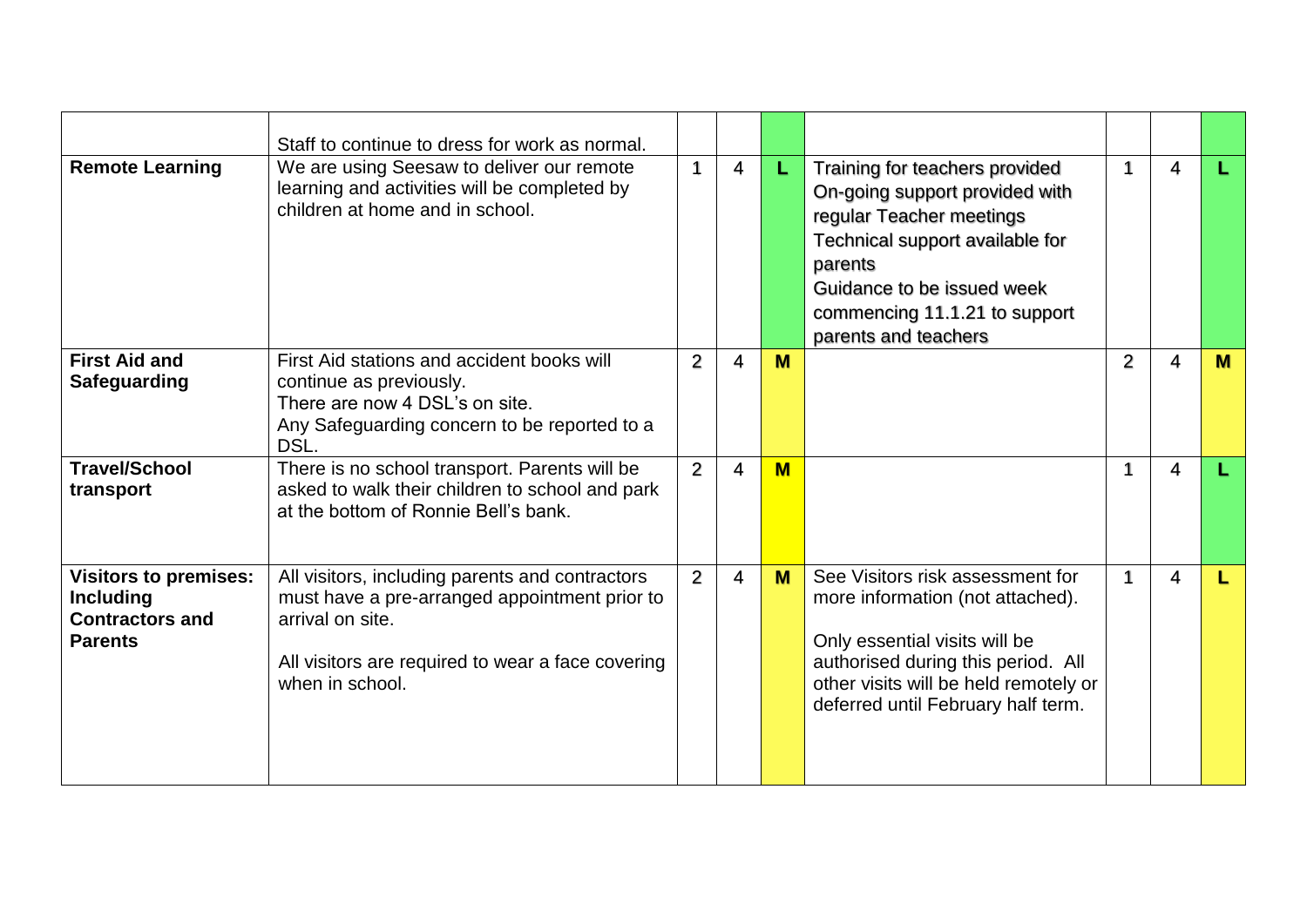| <b>Staff Wellbeing</b>                    | Staff have been provided with Public Health<br>England Guidance for the public on the mental<br>health and wellbeing aspects of coronavirus<br>(COVID-19).<br>Staff receives sufficient breaks during the<br>school day.<br>Staff encouraged to leave the school site<br>shortly after the end of the school day.<br>Staff informed of 24 hour free counselling<br>service.<br>Staff have been given a copy of the school's<br>well-being principles document.<br>Staff are kept up to date on a regular basis with<br>changes.<br>Team meetings to be held Weekly in the EYFS<br>unit which allows room for social distancing.<br>Staff advised to remain 2m apart from other<br>adults in school.<br>Staff advised not to enter other bubbles during<br>school time.<br>Teachers advised of work life balance when<br>using remote learning platform. | 3 | 4              | $\mathbf M$ | Individual staff who may be<br>extremely anxious to receive 1:1<br>support from SLT when<br>necessary.<br><b>SLT and Thrive Practitioner to</b><br>monitor staff and respond if<br>necessary. | 2              | 4 | M        |
|-------------------------------------------|---------------------------------------------------------------------------------------------------------------------------------------------------------------------------------------------------------------------------------------------------------------------------------------------------------------------------------------------------------------------------------------------------------------------------------------------------------------------------------------------------------------------------------------------------------------------------------------------------------------------------------------------------------------------------------------------------------------------------------------------------------------------------------------------------------------------------------------------------------|---|----------------|-------------|-----------------------------------------------------------------------------------------------------------------------------------------------------------------------------------------------|----------------|---|----------|
| <b>Children's emotional</b><br>well being | We are very concerned about the emotional<br>impact of Covid-19 on our children and their<br>mental health particularly during this additional<br>national lockdown.<br>Teachers to remain in touch with children via<br>Seesaw (remote learning platform).<br>SLT/SENDCO to work closely with and support<br>vulnerable families.                                                                                                                                                                                                                                                                                                                                                                                                                                                                                                                      | 3 | $\overline{4}$ | $M$         | SLT to monitor and support Thrive<br>Practitioner so she is not<br>overwhelmed with cases.                                                                                                    | $\overline{2}$ | 4 | <b>M</b> |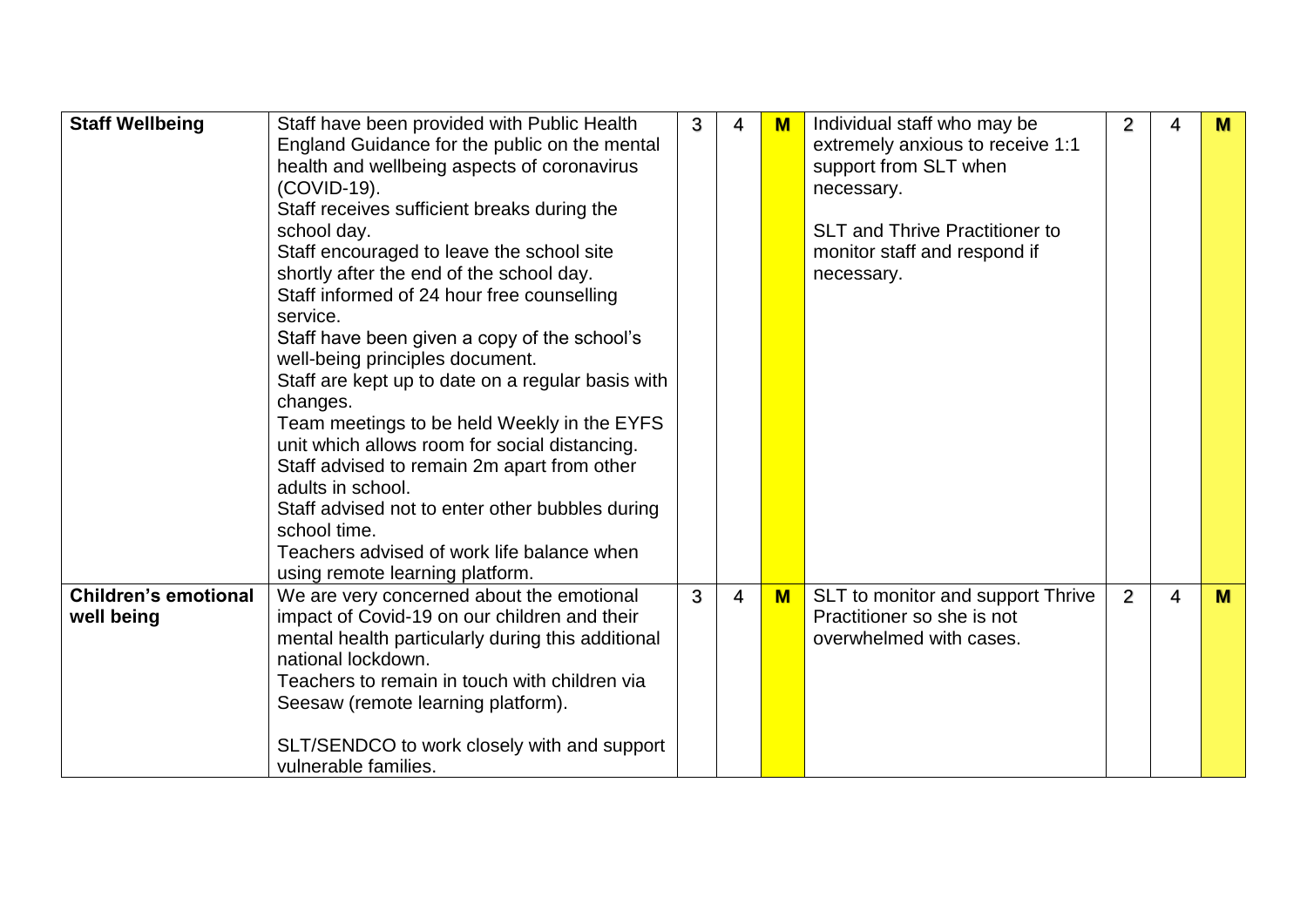| <b>Sensory Seeking</b><br><b>Behaviours</b><br>displayed (SEND<br>issues) | Children with sensory seeking behaviours have<br>been identified and risk assessments carried<br>out.<br>Phased return and transition plans have been<br>designed in conjunction with parents/carers for<br>specific children.                                                                                                                                                                                                                                                                                                                                                             | 3            | 4 | $M$                     | Monitor and adapt if SEND<br>children with sensory issues<br>return to school.                                                                                                                       | 2 | 4 | M |
|---------------------------------------------------------------------------|--------------------------------------------------------------------------------------------------------------------------------------------------------------------------------------------------------------------------------------------------------------------------------------------------------------------------------------------------------------------------------------------------------------------------------------------------------------------------------------------------------------------------------------------------------------------------------------------|--------------|---|-------------------------|------------------------------------------------------------------------------------------------------------------------------------------------------------------------------------------------------|---|---|---|
| <b>Emergency</b><br><b>Procedures</b>                                     | <b>Fire</b><br>Emergency procedures are reviewed regularly<br>to ensure that arrangements remain valid for<br>Fire Safety including the numbers and<br>locations of trained fire wardens and the<br>validity of Personal Emergency Evacuation<br>Plans considering social distancing measure<br>where possible.<br>Children will not be expected to socially<br>distance when lining up with their bubble/class<br>but will be separate from other<br>classes/bubbles.<br>Lockdown<br>Emergency lockdown procedures are reviewed<br>regularly to ensure that arrangements remain<br>valid. | 3            | 4 | $\overline{\mathbf{M}}$ | A fire drill will be carried out W/C<br>11 <sup>th</sup> January 2021.<br>The school ensures that the<br>weekly testing of the fire alarm is<br>carried out to ensure legal<br>requirements are met. | 2 | 4 | M |
| <b>Handling Cash</b>                                                      | All cash to be handed in at allocated collection<br>boxes (main entrance of school and box with<br>Mrs Cross at main gate every morning).<br>All cash to be in labelled and sealed envelopes<br>which are then isolated prior to being opened.                                                                                                                                                                                                                                                                                                                                             | $\mathbf{1}$ | 4 | L                       | Parent Pay facilities are not<br>available at this time.                                                                                                                                             |   | 4 |   |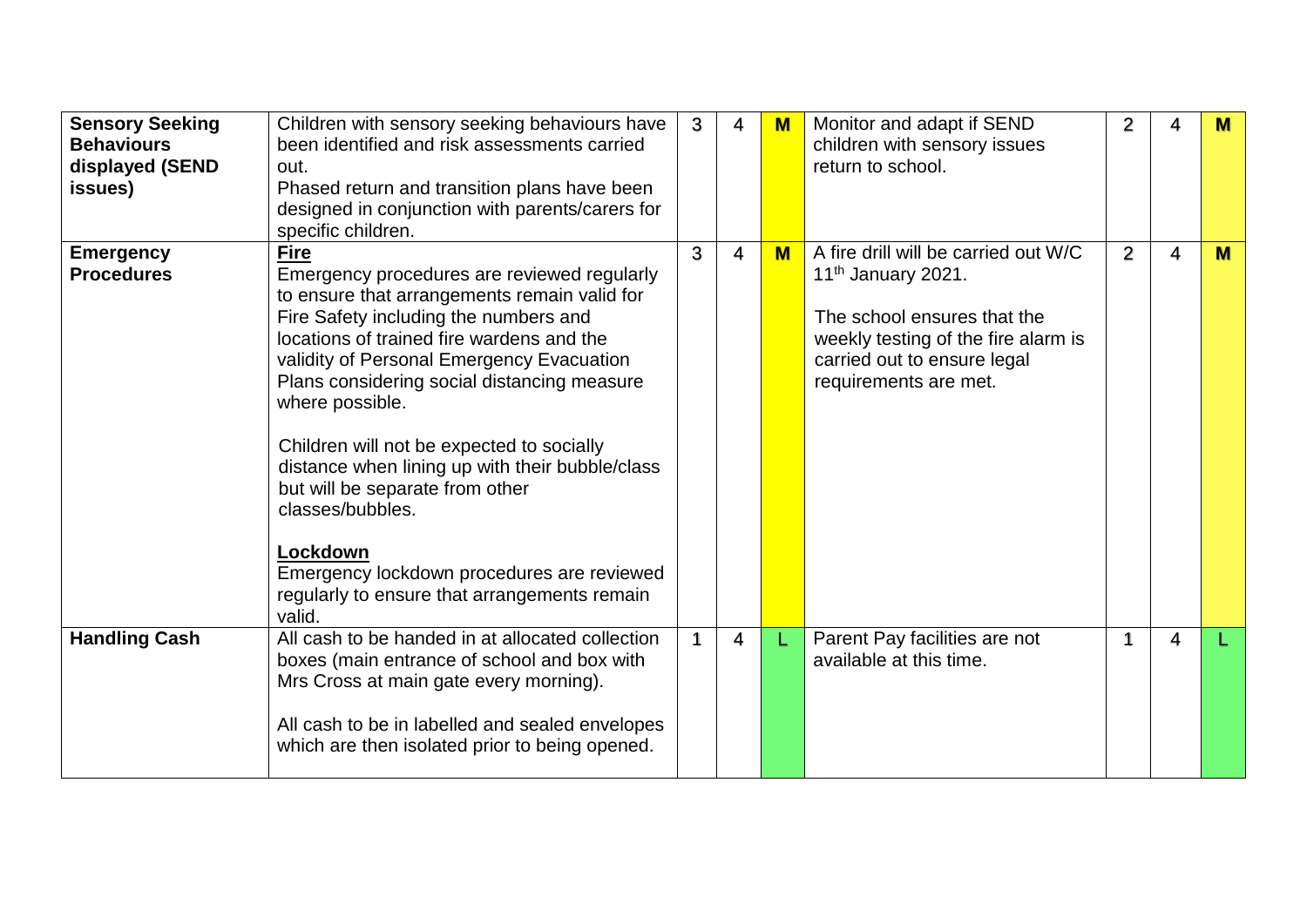|                                        | Gloves to be worn by admin team opening and<br>handling cash or letters.                                                                                                                                                                                                                                                                                                                                |                |                |   |                                                                                                                                                                                                                                               |   |   |     |
|----------------------------------------|---------------------------------------------------------------------------------------------------------------------------------------------------------------------------------------------------------------------------------------------------------------------------------------------------------------------------------------------------------------------------------------------------------|----------------|----------------|---|-----------------------------------------------------------------------------------------------------------------------------------------------------------------------------------------------------------------------------------------------|---|---|-----|
| <b>Deliveries</b>                      | Advise all delivery drivers that no goods or<br>food should be physically handed over.<br>Decide on a location as a set drop-off point<br>agreed in advance.                                                                                                                                                                                                                                            | $\overline{2}$ | $\overline{4}$ | M | All deliveries left outside main<br>doors or put down in the reception<br>area.                                                                                                                                                               | 2 | 4 | $M$ |
| <b>Meeting</b><br><b>Rooms/Offices</b> | Display maximum occupancy on door and<br>rearrange furniture/remove chairs to help<br>ensure capacity is not exceeded.<br>The maximum occupancy for offices should be<br>communicated with staff.<br>Encourage increased natural ventilation in<br>smaller offices.<br>Staff should leave their desks as clear as<br>possible so that it can be easily cleaned.<br>Waste bins to be emptied every hour. | $\overline{2}$ | 4              | M | Displaying the occupancy on the<br>door is a quick and simple method<br>to communicate this information.<br>Parents informed that they cannot<br>come to the main office without an<br>appointment due to RA of<br>shielding member of staff. | 1 | 4 |     |
| <b>Classrooms</b>                      | Children will sit at their own tables with all<br>tables facing forward. Where possible teachers<br>should try to remain at least 2 m away from<br>children.<br>EYFS children to be encouraged to sit on<br>carpet all facing forward rather than in a circle.<br>Stations should be set up so that children are<br>side by side rather than face to face or in a<br>circle.                            | 2              | $\overline{4}$ | M | See Organisational plan for<br>specific group arrangements.<br>Children to wear PE kit on days<br>they have PE.<br>Provisions for regular spot<br>cleaning are located in each<br>classroom.                                                  | 2 | 4 | M   |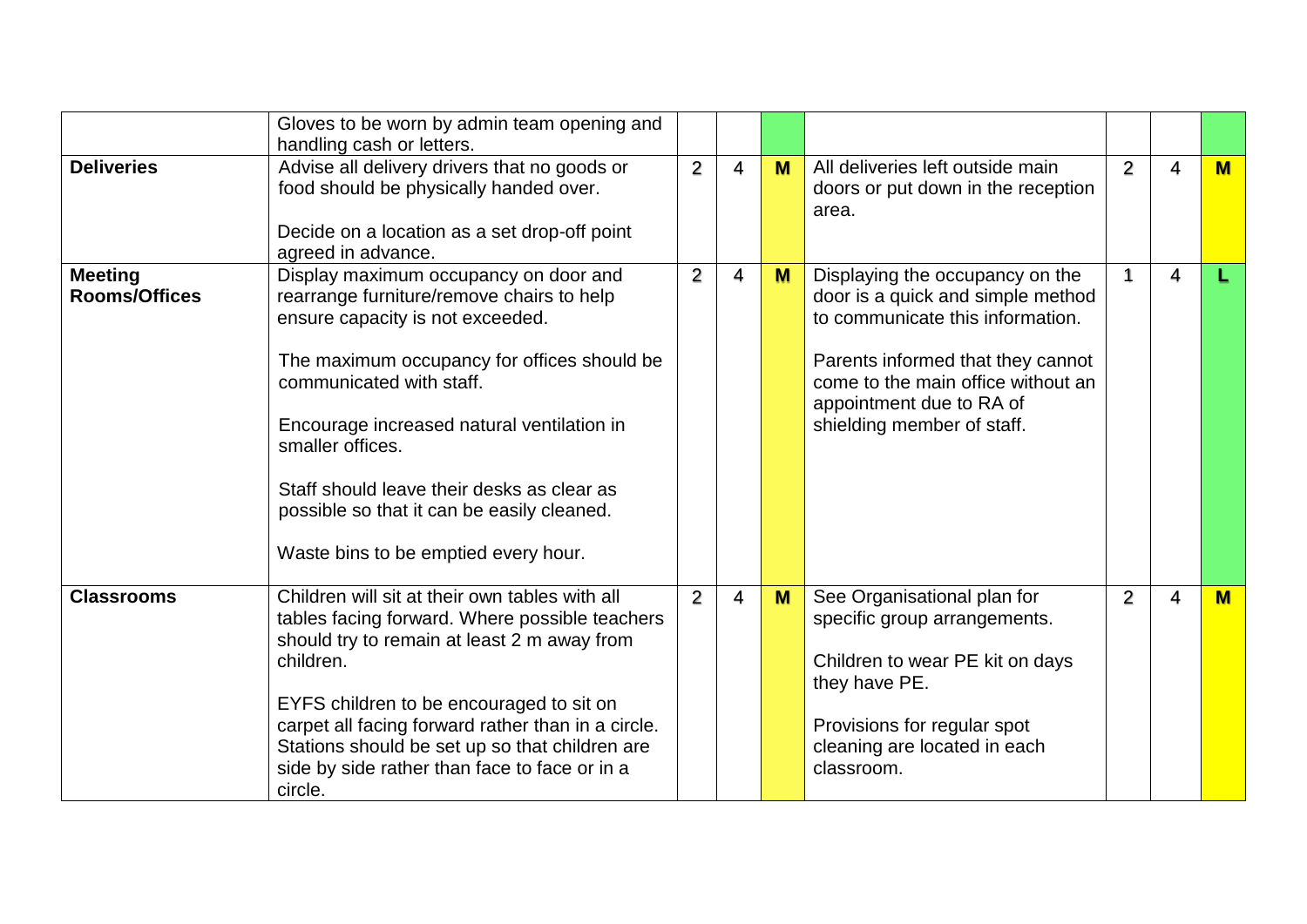|                                           | To prevent infection spread on handles and for<br>air flow, where possible, classroom doors and<br>windows should be kept open.                                                                                                                                                                                                                                                                                                                                                                                                                                                                                                                                                                                                                                                                                                                                                                                                                                           |                |   |              |                                                                                                            |   |   |  |
|-------------------------------------------|---------------------------------------------------------------------------------------------------------------------------------------------------------------------------------------------------------------------------------------------------------------------------------------------------------------------------------------------------------------------------------------------------------------------------------------------------------------------------------------------------------------------------------------------------------------------------------------------------------------------------------------------------------------------------------------------------------------------------------------------------------------------------------------------------------------------------------------------------------------------------------------------------------------------------------------------------------------------------|----------------|---|--------------|------------------------------------------------------------------------------------------------------------|---|---|--|
| <b>Resources/Pupil</b><br><b>Supplies</b> | An individual tray will be set up prior to opening<br>of the bubble which will contain the resources,<br>paper, pencils, ruler etc that the children will<br>need.<br>Art resources will be collected from the art<br>cupboard by each class adult at the beginning<br>of each week and will not be returned to the art<br>cupboard or shared with other classes.<br>ICT equipment will be cleaned before and after<br>use and will be used by one class on one day<br>in line with a rota.<br>Any small world toys used in the class should<br>be minimised and will be placed in a mesh bag<br>and soaked in disinfectant overnight.<br>Staff will have access to the photocopier and<br>printer located in the school library. A hand<br>santiser station will be set up in this area and<br>staff will be asked to clean their hands before<br>and after use. The photocopier and printer will<br>be cleaned three times a day by SLT and<br>twice by cleaning staff. | $\overline{2}$ | 4 | $\mathbf{M}$ | Children can bring in their own<br>pencil cases but CANNOT share<br>them with anyone else in the<br>class. | 1 | 4 |  |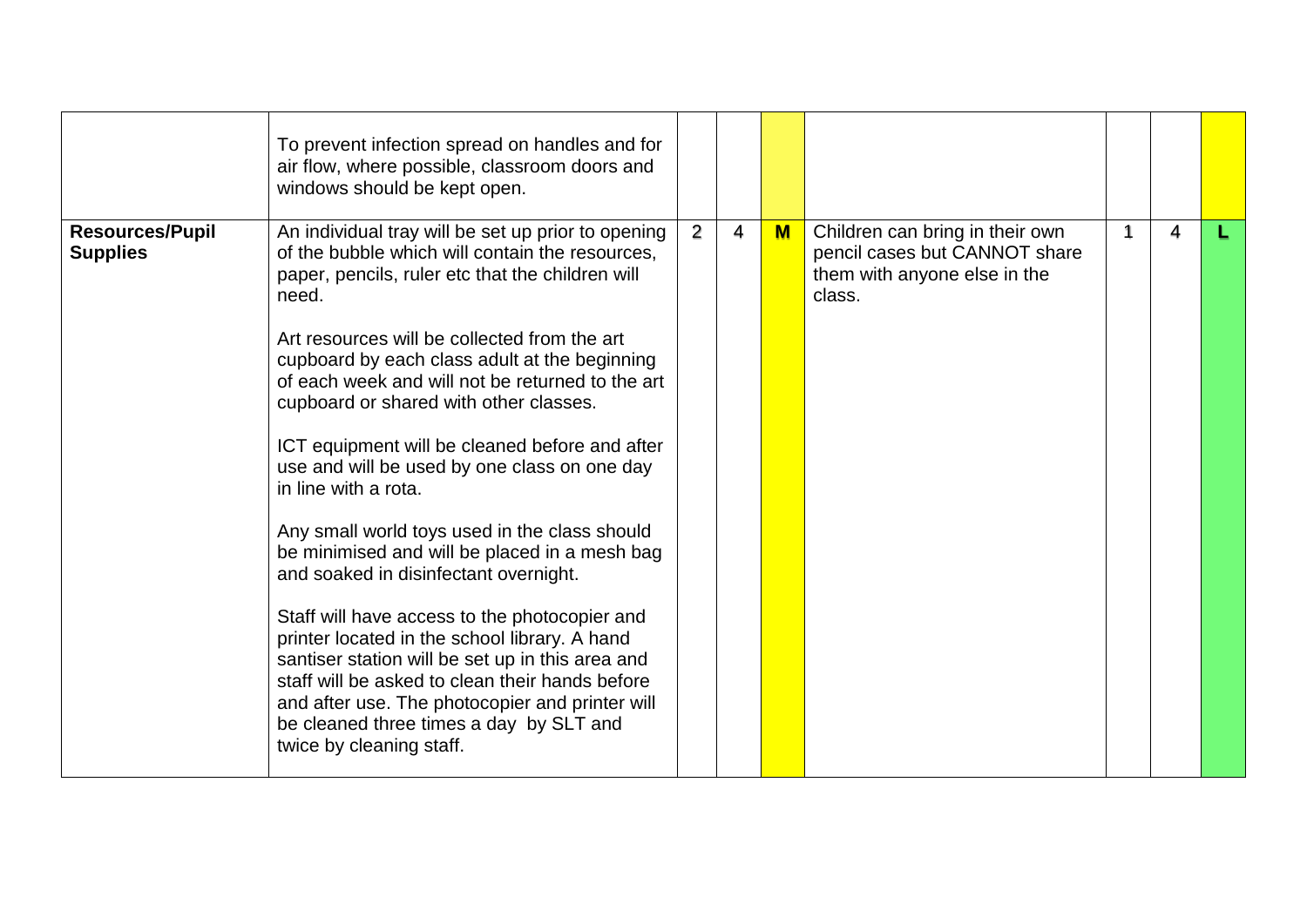| <b>Facilities and</b><br><b>Premises</b><br><b>Lettings</b> | See re-opening checklist.<br>Complete all usual pre-term opening checks.<br>All lettings (other than essential wraparound<br>care) will be suspended until at least February<br>half term. |                | 4<br>$\overline{\mathbf{4}}$ | L.             | Head Teacher and Caretaker to<br>ensure all PPM (planned<br>preventative maintenance) is<br>scheduled and carried out.<br><b>SCAMPS Nursery continue to</b><br>operate in line with guidance and<br>have own risk assessment which<br>reflects this one.<br>At the time of writing they are<br>open Monday, Wednesday and<br>Friday due to numbers and                                                                                          | 1              | 4<br>4 |     |
|-------------------------------------------------------------|--------------------------------------------------------------------------------------------------------------------------------------------------------------------------------------------|----------------|------------------------------|----------------|-------------------------------------------------------------------------------------------------------------------------------------------------------------------------------------------------------------------------------------------------------------------------------------------------------------------------------------------------------------------------------------------------------------------------------------------------|----------------|--------|-----|
| <b>Cleaning</b>                                             | See cleaning schedule.                                                                                                                                                                     | $\overline{2}$ | 4                            | $\blacksquare$ | demand.<br>PPE will be worn by all cleaning<br>staff (disposable gloves, face<br>coverings and aprons).<br>All cleaners (where possible) will<br>have<br>own set<br>of<br>cleaning<br>resources to reduce the risk of<br>indirect transmission.<br>All areas within school will be<br>cleaned thoroughly on a daily<br>basis.<br>Particular attention will be paid to<br>touch points such as door<br>handles, light switches and<br>handrails. | $\overline{2}$ | 4      | $M$ |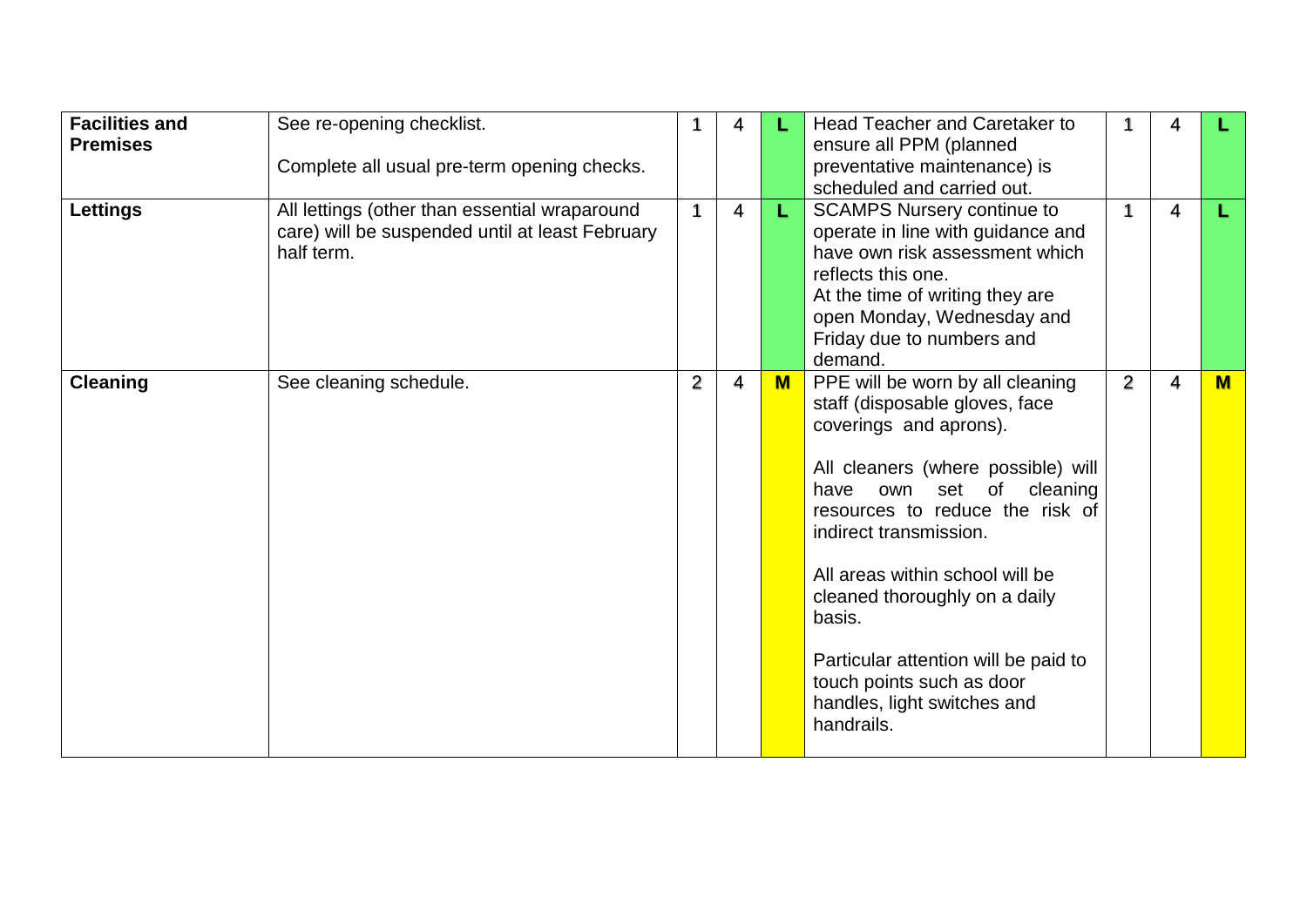| <b>First Aid/Possible</b><br><b>COVID-19 Symptoms</b> | First aid equipment will be available in each<br>classroom. Where possible, teachers should<br>provide minor first aid to any child who requires<br>it. The usual protective equipment, such as<br>gloves, should be worn when first aid is<br>administered.<br>First Aiders to wear a face mask if<br>administering first aid requires a breach of the<br>2m distancing rules.<br>First Aid trained/responsible person/s in place.<br>First Aid kit and Accident book to be kept in<br>each joint bubble.<br>PPE equipment will be located in each joint<br>bubble as well as the main office and at<br>stations around the school.<br>Disposable gloves and aprons available.<br>Children showing signs of Covid-19 will be<br>isolated until parents can collect them.<br>Suitable PPE equipment must be worn.<br>Children or adults showing symptoms of Covid-<br>19 will be isolated in the staff room and<br>supervised by DHT. | 3 | 4              | M   | Personal protective equipment<br>must be worn when administering<br>first aid.<br>https://assets.publishing.service.g<br>ov.uk/government/uploads/system<br>/uploads/attachment_data/file/877<br>658/Quick guide to donning doff<br>ing standard PPE health and s<br>ocial_care_poster_<br>$\_pdf$<br>See PPE Matrix. | $\overline{2}$ | 4 | $M$ |
|-------------------------------------------------------|---------------------------------------------------------------------------------------------------------------------------------------------------------------------------------------------------------------------------------------------------------------------------------------------------------------------------------------------------------------------------------------------------------------------------------------------------------------------------------------------------------------------------------------------------------------------------------------------------------------------------------------------------------------------------------------------------------------------------------------------------------------------------------------------------------------------------------------------------------------------------------------------------------------------------------------|---|----------------|-----|-----------------------------------------------------------------------------------------------------------------------------------------------------------------------------------------------------------------------------------------------------------------------------------------------------------------------|----------------|---|-----|
| <b>Contact due to</b><br>personal / intimate<br>care  | Staff must wear the normal personal protective<br>equipment they need for giving<br>intimate/personal care.<br>Disposable gloves and aprons available.<br>There are no children attending who require<br>intimate care plans.                                                                                                                                                                                                                                                                                                                                                                                                                                                                                                                                                                                                                                                                                                         | 3 | $\overline{4}$ | $M$ | PPE Is in place and staff have<br>being given instruction on how to<br>use, store, clean and dispose.<br>See PPE Matrix.                                                                                                                                                                                              | 2              | 4 | $M$ |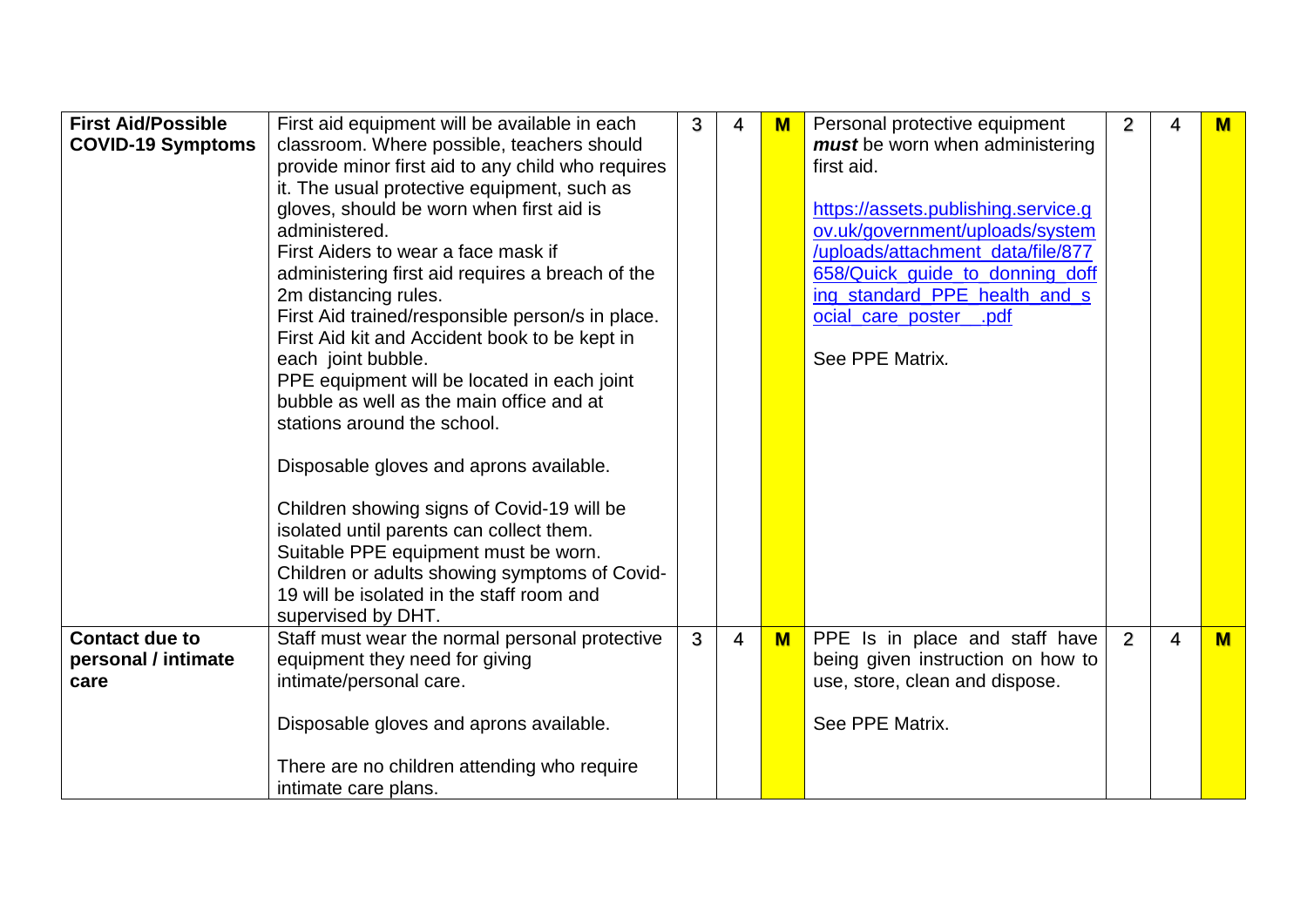| <b>Contamination of</b><br>outdoor play<br>equipment                                                                                                                              | Cleaning regime in place for outdoor play<br>equipment (portable) at the end of the school<br>day.<br>Each Class to be allocated own set of portable<br>outdoor equipment which will be cleaned at the<br>end of the school day and remain within the<br>bubble. | 3 | $\overline{4}$ | $M$ | Outdoor play equipment to be<br>used:<br><b>EYFS fixed play equipment</b><br>on yard<br>All fixed equipment to be washed<br>at the end of the school day.<br>Tyres and Green Shelter on Big<br>Yard are NOT to be used.                                                                                                                                                                                                                                                                                                                                                |   | 4 |     |
|-----------------------------------------------------------------------------------------------------------------------------------------------------------------------------------|------------------------------------------------------------------------------------------------------------------------------------------------------------------------------------------------------------------------------------------------------------------|---|----------------|-----|------------------------------------------------------------------------------------------------------------------------------------------------------------------------------------------------------------------------------------------------------------------------------------------------------------------------------------------------------------------------------------------------------------------------------------------------------------------------------------------------------------------------------------------------------------------------|---|---|-----|
| <b>Shielding Staff</b><br>(Medical<br>complications<br>relating to pre-<br>existing medical<br>condition/<br><b>Medical</b><br>complications<br>relating to medical<br>treatment) | We have one member of staff who returned to<br>work in September and has her own RA.                                                                                                                                                                             | 3 | 5              | $M$ | Contact with other staff<br>and<br>children to be minimised.<br>first aid<br>duties<br>No.<br>be<br>to<br>undertaken.<br>Not expected to respond if a Covid-<br>19 case is suspected - this will be<br>dealt with by SLT.<br>Contact with parents attending<br>main entrance to be minimised.<br>From the $5th$ January 2021 to the<br>21 <sup>st</sup> February 2021 staff who fall<br>within this category will be advised<br>to work from home where<br>possible. If they cannot work from<br>home, they should not attend work<br>for this period of restrictions. |   | 5 | L   |
| <b>Vulnerable Staff</b><br><b>(Current Medical</b><br>issues giving rise to<br>increased risk of                                                                                  | The school has a general risk assessment in<br>place for staff who are classified as vulnerable<br>under the government guidance.                                                                                                                                | 3 | 4              | $M$ | Monitor and respond if changes.<br>Pregnant members of staff 28+<br>weeks will be advised to work                                                                                                                                                                                                                                                                                                                                                                                                                                                                      | 2 | 4 | $M$ |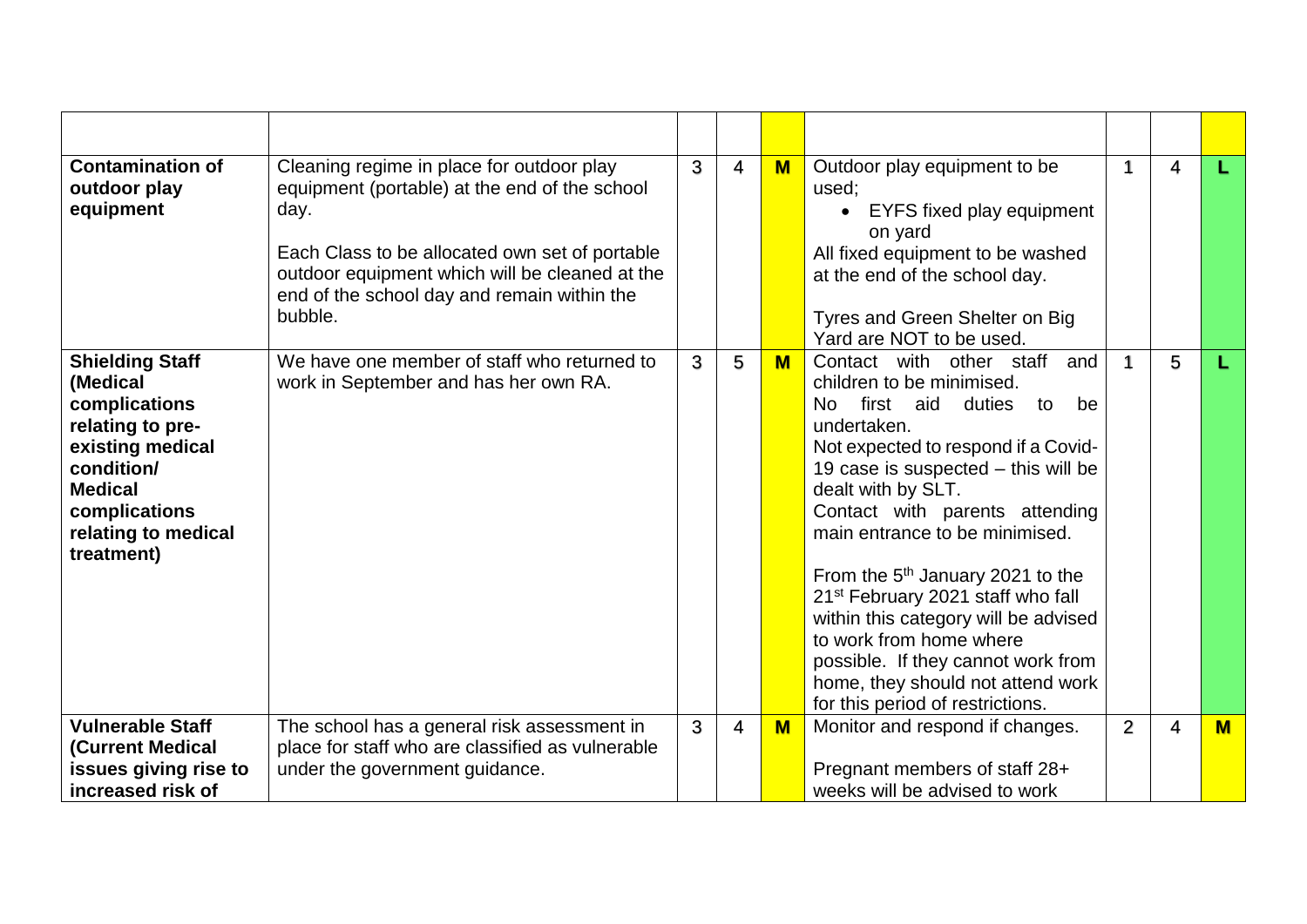| catching<br><b>Coronavirus or</b><br>increased risks<br>associated with | All staff within this category will be given a copy<br>of the risk assessment for reference. |   |   |   | from home, whilst the school<br>remains in a Tier 4 Restriction<br>Area. |   |   |          |
|-------------------------------------------------------------------------|----------------------------------------------------------------------------------------------|---|---|---|--------------------------------------------------------------------------|---|---|----------|
| symptoms)                                                               |                                                                                              |   |   |   |                                                                          |   |   |          |
| <b>Potential Symptoms</b>                                               | General precautions as advised by the                                                        | 3 | 4 | M | Monitor                                                                  | 3 | 4 | <b>M</b> |
| (General)                                                               | Government strictly observed: Tissues widely                                                 |   |   |   |                                                                          |   |   |          |
| <b>Significant breathing</b>                                            | available for staff and pupils                                                               |   |   |   |                                                                          |   |   |          |
| difficulty.                                                             | Cover your mouth and nose with a tissue or                                                   |   |   |   |                                                                          |   |   |          |
| <b>High Temperature</b>                                                 | your sleeve (not your hands) when you cough                                                  |   |   |   |                                                                          |   |   |          |
| <b>Coughing and</b>                                                     | or sneeze                                                                                    |   |   |   |                                                                          |   |   |          |
| sneezing                                                                | Put used tissues in the bin immediately                                                      |   |   |   |                                                                          |   |   |          |
| Loss of taste and<br>smell                                              | Wash your hands with soap and water often -                                                  |   |   |   |                                                                          |   |   |          |
|                                                                         | use hand sanitiser gel if soap and water are not<br>available                                |   |   |   |                                                                          |   |   |          |
|                                                                         | Personal bottle of hand santizer to be given to                                              |   |   |   |                                                                          |   |   |          |
|                                                                         | every member of staff.                                                                       |   |   |   |                                                                          |   |   |          |
|                                                                         | Try to avoid close contact with people who are<br>unwell                                     |   |   |   |                                                                          |   |   |          |
|                                                                         | Don't touch your eyes, nose or mouth if your                                                 |   |   |   |                                                                          |   |   |          |
|                                                                         | hands are not clean.                                                                         |   |   |   |                                                                          |   |   |          |
|                                                                         |                                                                                              |   |   |   |                                                                          |   |   |          |
|                                                                         | Each person in school, staff, pupil or visitor will                                          |   |   |   |                                                                          |   |   |          |
|                                                                         | where possible maintain a practical distance                                                 |   |   |   |                                                                          |   |   |          |
|                                                                         | away from each other and not get into close                                                  |   |   |   |                                                                          |   |   |          |
|                                                                         | proximity with each other if it can be avoided.                                              |   |   |   |                                                                          |   |   |          |
|                                                                         | Staff can work between classes but must try to                                               |   |   |   |                                                                          |   |   |          |
|                                                                         | maintain social distance between adults in<br>school.                                        |   |   |   |                                                                          |   |   |          |
|                                                                         |                                                                                              |   |   |   |                                                                          |   |   |          |